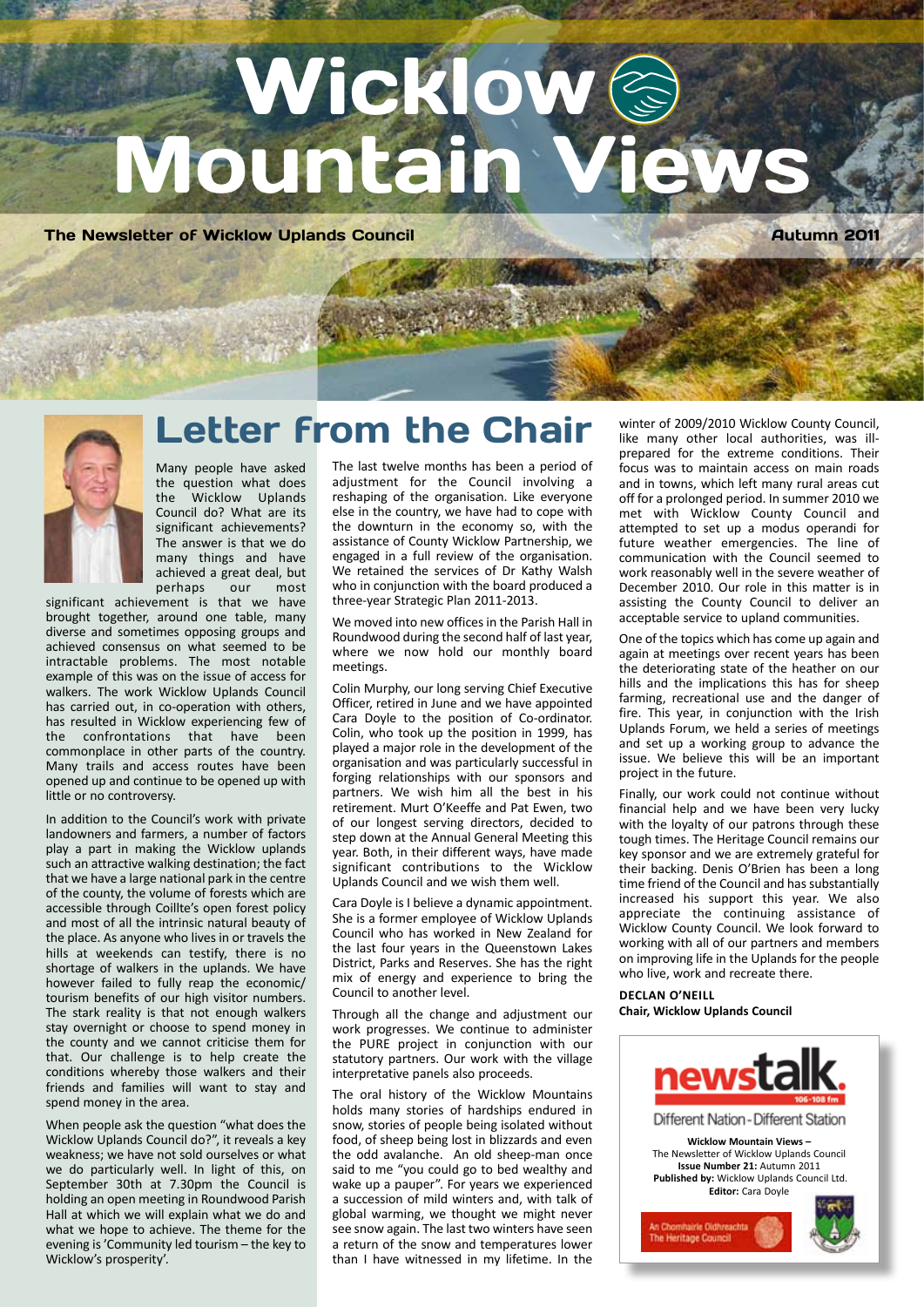# Hidden History Hill Walk



To celebrate National Heritage Week 2011, Wicklow Uplands Council organised a 'Hidden History Hill Walk' at Lough Dan on Sunday 28th August. The walk was led by local history expert Dr Chris Corlett, Archaeologist with the Department of Arts, Heritage and the Gaeltacht.

Lough Dan Scout Centre provided temporary car parking for walkers in a field near the scout centre. From there, local farmer and B&B owner Sean Byrne ferried walkers by minibus to the start of the walk at 'Pier Gates'. Due to transport limitations, bookings were essential. Demand for the walk was unprecedented, with fifty people participating on the day.

Dark clouds gave way to sunshine as the group set off on the descent to the gate lodge at Luggala. The hills were awash with colour, the purple heather in full bloom. Along the way walkers enjoyed panoramic views of the mosaic of farmland and forest of the Cloghoge valley, giving way to a backdrop of open mountain.

After a brief welcome and introduction by Cara Doyle from Wicklow Uplands Council, walkers listened eagerly as Dr Chris Corlett began to reveal the secrets of surrounding landscape. Chris led the group over stone stiles and along mossy lanes to the ruins of hidden farmsteads and spoke of the resilient people who lived in these parts. He pointed out a series of houses flanking the road from the Cloghoge Brook to Lough Dan which would otherwise have gone unnoticed.

Along the way, a large herd of deer grazed the open fields and, on disturbance bounded to an adjoining oak wood. The herd size was estimated at 200 animals, testament to the growing issue of deer numbers in the Wicklow hills.

The group stopped for lunch at a disused farmhouse beside the 'stepping stones' over the Cloghoge River before continuing past the shores of Lough Dan, the largest natural lake in Wicklow. The last leg of the walk proved the most difficult under foot, with wet ground conditions after a period of heavy rainfall in the previous days. After crossing the river, the group were welcomed to the townland of Carrigeenduff by Sean Byrne where his family has lived for generations. Sean relayed stories of the families who lived in the area, cutting turf from a nearby bog, hunting rabbits, growing vegetables and foraging for whatever nature had to offer.



*Dr Chris Corlett leads the group to a ruined farmhouse*

Once in a while a supply of flour and sugar was sourced from Roundwood but, in general, self sufficiency prevailed.

As the rain loomed once again, walkers made their way back to the car park via the 'agreed access route' overlooking Lough Dan. This access route was developed in 2007 in agreement with local landowners and in co-operation with Wicklow Uplands Council, County Wicklow Partnership and Wicklow County Council.

Wicklow Uplands Council wishes to thank all who participated in the hill walk, but especially Dr Chris Corlett for bringing the history of the area to life. Thanks also to Sean Byrne who provided transport, Scouting Ireland for temporary car parking and not least, the local landowners who permitted access to this beautiful area.

**Cara Doyle, Co-ordinator Wicklow Uplands Council**

## Kildare Wicklow – A New Destination



At the end of 2008, Fáilte Ireland had to rethink their Kildare Wicklow Irelated that we recomme their sudden downturn in the world economy. After some research, they decided to concentrate

their efforts and resources in developing ten 'destinations' around the country where most visitors traditionally go. One of these areas covers the east coast of Wicklow, the Wicklow Mountains, and the eastern part of Kildare. With a view to this, Fáilte Ireland decided to create the 'Kildare Wicklow Destination'.

Fáilte Ireland's objective is to package and promote the destination, improve the attractions, enhance the visitor experience, and support local providers. The initial stage of the development of our destination has been to create a logo (recently launched), and work is currently ongoing to develop a driving route that will connect key tourism attractions and scenic locations around both counties. Some promotional activities have already been organised through the national press and online media. Fáilte Ireland is also running a series of workshops in both Wicklow and Kildare designed to help the local trade to promote and run their businesses more effectively.

Some concern has been raised regarding the difficulty of promoting two very different counties such as Wicklow and Kildare. Some tourism providers have questioned whether there is a danger that Wicklow will lose some of its identity by being amalgamated with Kildare. I prefer to believe that this initiative is offering Wicklow the opportunity to increase its exposure both at home and abroad.

Firstly, this gives Wicklow and Kildare an opportunity to create our own destination, rather than being an extension of Dublin – we still get a very small amount of visitors staying in Wicklow compared with the massive volume of day-trippers. Secondly, we must welcome the fact that Fáilte Ireland will dedicate time and resources to the development and promotion of this destination. This should increase our visitor numbers and improve our visitor's experience and will give us the opportunity to reach and attract new markets. Finally, Wicklow is being given a strong platform from which we can feature and promote our own tourism **brands** 

Wicklow County Tourism, with the support of Fáilte Ireland and various local organisations, is working hard at packaging the best of what Wicklow has to offer with the objective of both entertaining visitors and attracting new ones. Wicklow already enjoys a very strong and popular brand with the 'Garden of Ireland'. Our gardens and heritage homes already draw huge crowds from all over the world. Wicklow also has the potential to become Ireland's premier outdoor destination with a wide variety of activities to choose from. We are also looking at developing other 'experiences' around Wicklow's strong heritage, our unique coastline and the quality of our local produce and artisan foods.

This new initiative has strengthened the collaboration and support between the various organisations in Wicklow and Kildare. Under the new destination, Wicklow County Tourism and Fáilte Ireland are once again endeavouring to reinforce this partnership for the greater benefit of the trade. Beyond our borders, Tourism Ireland is already starting to promote our destination through their various media platforms. Let's hope that in time, all the efforts and resources spent, will enhance the experience of our visitors, and more importantly, attract more people to stay in our beautiful county.

**Frederic Verdier, Tourism Development Officer Wicklow County Tourism Ltd**

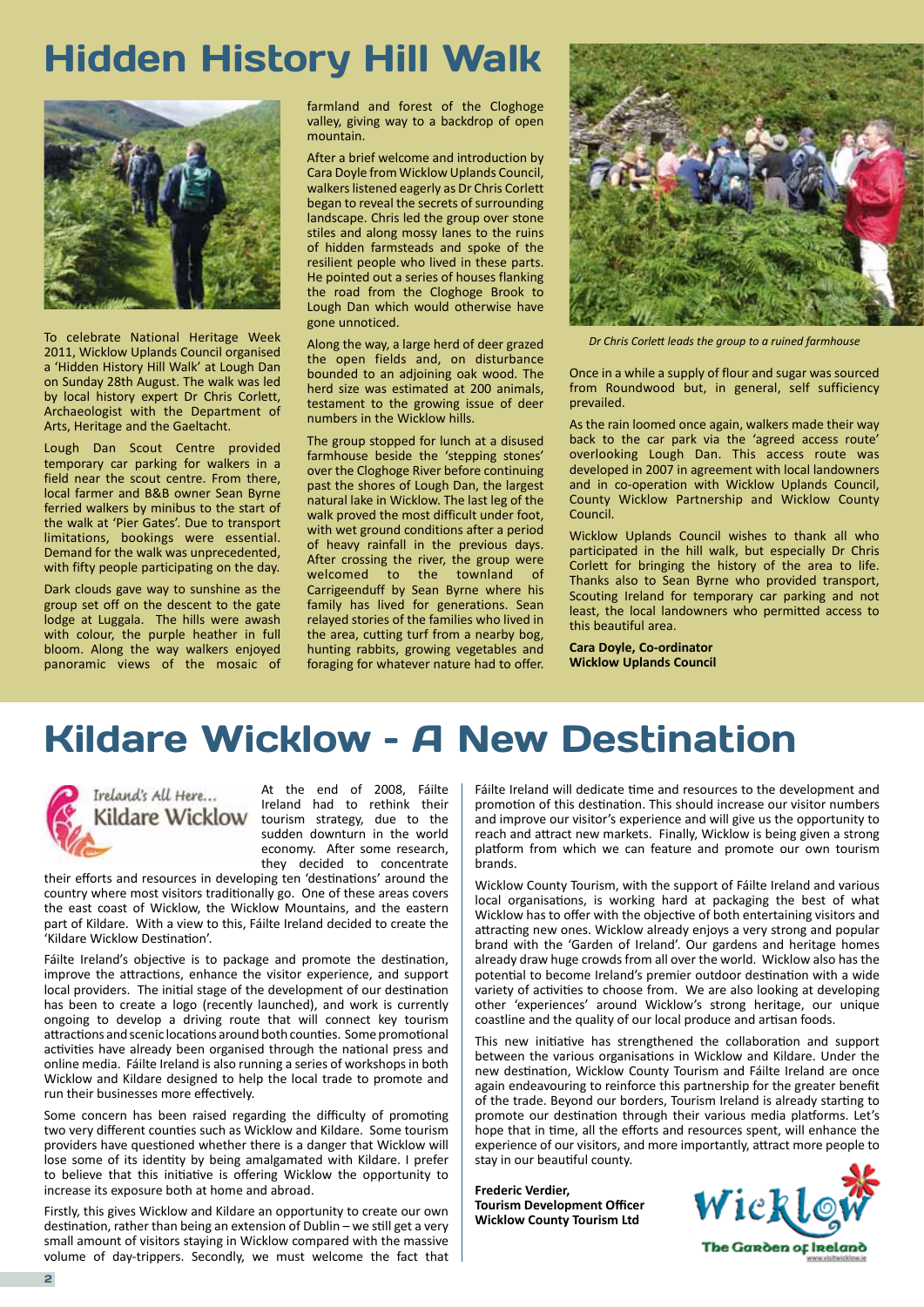### The Ruined Farmhouses of the Cloghoge and Inchavore Valleys

The largest example of a fossilised 18th/19th century farming landscape in Wicklow, if not the country, is the Cloghoge Valley between Lough Tay and Lough Dan, and the adjoining Inchavore Valley extending west of Lough Dan. The Cloghoge Valley is largely formed by two townlands; Cloghoge and Ballinrush. Today these two valleys are largely uninhabited and only used for small scale sheep grazing. This provides an exceptional opportunity to examine on an unprecedented scale the former settlement and land use in one of the remotest parts of the Wicklow Mountains, albeit less than 30km due south of Dublin's O'Connell Street. Over the last number of years I have attempted to survey and record the former houses, field systems and accompanying cultivation ridges that have survived to this day largely untouched. At first glance this landscape has a largely uniform appearance. However, as I came to study the remains in greater detail, I began to notice that there are significant differences in how the landscape was settled, divided and used.

Cloghoge townland forms the western side of the Cloghoge valley, from Lough Tay at the north, to Lough Dan and the Inchavore River at the south. About 1787 Peter La Touche acquired Luggala at the north end of Lough Tay where he established a hunting lodge. Soon after Cloghoge was attached to this estate.

There is little evidence of earlier settlement in this valley, except for a bullaun stone near the ford of Aghavourk (now bridged) across the Cloghoge Brook. However, situated near the northern shores of Lough Tay are the remains of a sod house and a series of lazy bed ridge and furrows, probably dating to the mid 18th century. It is unlikely that this building, which would have detracted from the fine views of Lough Tay, was allowed to remain standing once La Touche built his nearby hunting lodge.

In the 1841 Census, the population of Cloghoge was 148 inhabitants in 19 households. The Great Famine took its toll later in the decade and by 1851, the population had reduced to 95 but notably the number of households remained unchanged. In fact, the greatest decline in the population took place during the 1850s. There are local traditions of sudden large-scale evictions and clearances on the estate, but in reality this is likely to have been more gradual. About 1851, David La Touche embarked on an extensive drainage scheme with a view to establishing improved sheep pastures on the Luggala estate. By 1855, there were only eight houses listed in Griffith's Valuation, when none of the tenants held any land or commonage. This implies that the clearance of the land was well advanced. By 1861, the population stood at just 14, living in two houses.

Little is known about the success or otherwise of these early attempts to establish a sheep farm but, in September 1872, there was a large auction of some 4000 Cheviot Sheep at Luggala. This flock was established by David G. Stiell in 1867 with "Hogget Ewes selected from the purest flocks in Scotland". Stiell's tenure had expired, but the annual sheep sale at Luggala would remain a calendar event for several decades.

The settlement in Cloghoge is generally dispersed and where it occurs in clusters there are two or three houses. The ruined houses are generally one or two roomed dwellings, both direct and lobby entry types, with many featuring later outbuildings attached at one end. One house near the Cloghoge Brook has a large range of outbuildings that imply winter housing of cattle and dairy farming. Elsewhere the outbuildings are small and imply a very limited number of stock, with a primary emphasis on cultivation – in particular hand dug 'lazy bed' ridge and furrows. Only one haggard has a small stand for a hay rick and in two yards are what may be the remains of outside 'duck houses' for domestic fowl. A number have small gardens attached – frequently preserving evidence for spade dug cultivation. There was plenty of mountain grazing available and good access to mountain bogs for turf cutting. It is tempting to see the lazy beds as representing potato ridges, but it is known that oats and rye were also grown in this way throughout the Wicklow uplands.

The eastern side of the Cloghoge valley is formed by the townland of Ballinrush. While Cloghoge was almost entirely cleared during the 1850s, settlement in Ballinrush continued for another century. Unlike Cloghoge, the population in Ballinrush remained stable throughout the 1840s and 1860s, with seven inhabited buildings listed throughout the 1841, 1851 and 1861 censuses. In 1841, there were 38 inhabitants, and by 1851, despite the Famine, the population increased slightly to 43.

Many of the lower slopes of Ballinrush are very steep and cliffed, making them unavailable for farming or settlement. Therefore many of the farms are scattered along the 1000ft contour. There are several formal gardens and haggards at the Ballinrush farms, featuring the remains of rick stands for hay and corn stands for grain. Corn stands were designed to dry and store grain (usually oats in Wicklow) for the spring threshing, as well as to keep rats out. The presence of such corn stands in Ballinrush may highlight cereal cultivation at high altitude. Within the haggard of one house is a corn stand and a rick stand. This farm is some 1200ft above sea level, and the highest in the valley.

Carrigeenduff is a large townland much of which continues to be settled and farmed today, but the northern portion of this townland, i.e. the area overlooking Lough Dan and the Inchavore River, is today uninhabited. While this valley continued to be inhabited and actively farmed until about 1960, the settlement and land use pattern remained largely unchanged since the late 18th century and is remarkably different to that found at the neighbouring Cloghoge valley.

The main settlement consists of a cluster or clachan of six houses on low ground near a small stream that feeds into Lough Dan. At about 700ft above sea level, this is the lowest settlement in either valley. It is reputed that there was cultivated land associated with these houses close to Lough Dan. The land extending to the west along the southern side of the Inchavore River is low lying and appears to have served as large meadow and grazing areas (i.e., the inse mhór from which the river takes its name). This is further supported by the fact that in the farm haggards are a series of circular and rectangular stands for hay ricks. It seems most likely that the land was farmed here along a form of rundale, which is not evident elsewhere in the valley.

#### *Acknowledgements*

*With thanks to Garech Browne, Tom Clinton, Sean Byrne and Criostóir MacCárthaigh.*

**Dr Chris Corlett, Archaeologist, Department of Department of Arts, Heritage & the Gaeltacht**



*The Cloghoge Valley*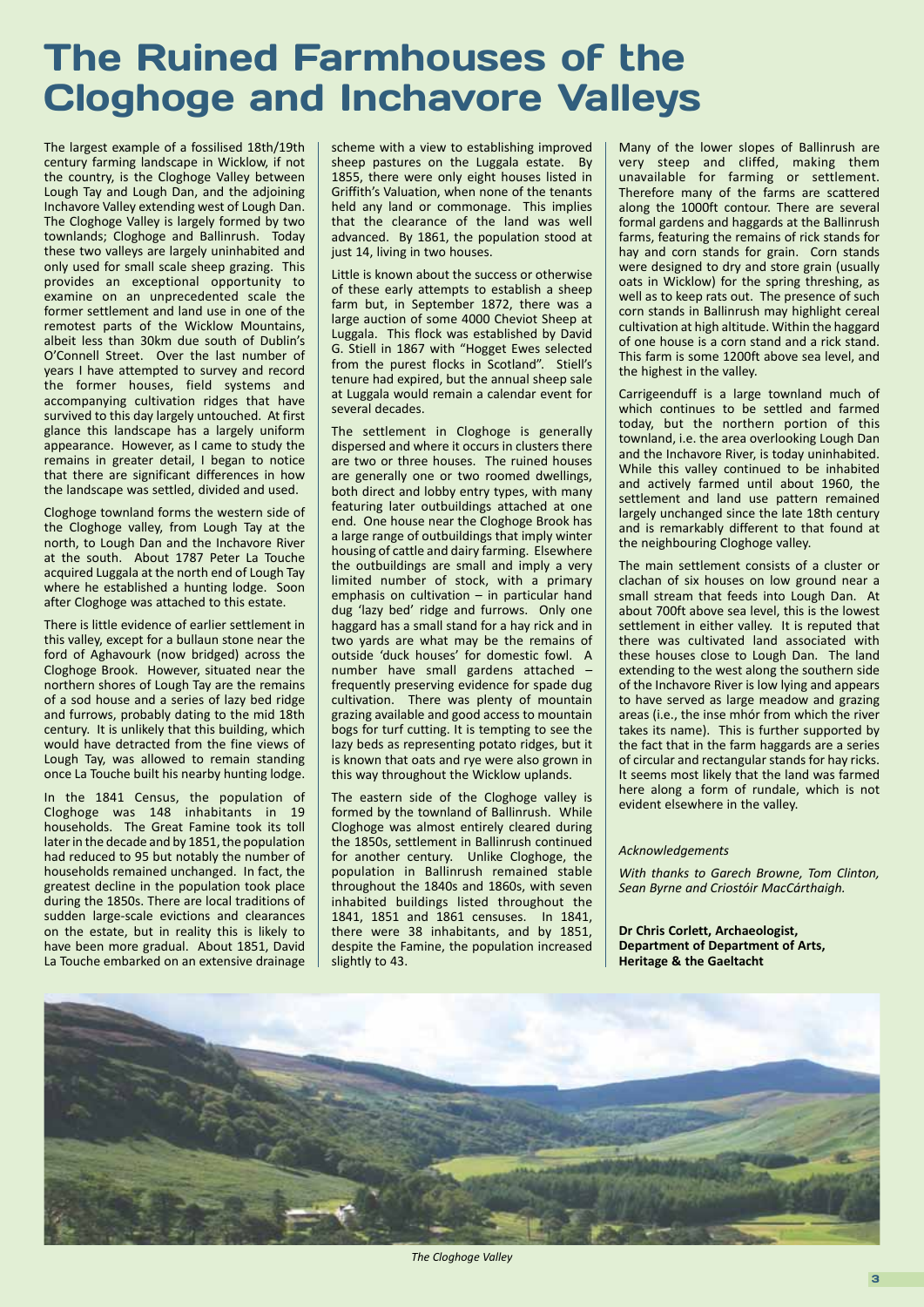

# An Update from Project PURE

### Protecting Upland and Rural Environments



*Dumping at Ballynultagh near Shillelagh*



*Ballynultagh after clean up*

### comprehend the amount of rubbish that the project has actually removed from the uplands. If you lined up each of the bags that the PURE project has removed from the uplands they would stretch over 214 kilometres in length, which is longer than a journey from Glendalough to Ballinasloe in Galway.

Due to the current economic downturn PURE has seen an increase in small scale illegal dumping, in particular domestic rubbish bags. However, it would appear that the historic dumping sites of a larger size have been removed from the county. A continuing problem for the project is householders and businesses handing over their waste to illegal waste collectors. To highlight this problem the project appeared on the RTE programme 'Ear to the Ground' in January 2011, appealing to the general public to check that waste collectors have a waste collection permit before handing over their rubbish.

The PURE project is a partnership project and the first of its kind in Ireland which incorporates statutory and non-statutory organisations, including; Wicklow County Council, Dun Laoghaire Rathdown County Council and South Dublin County Council, as well as Coillte, National Parks & Wildlife Service, Fáilte Ireland, and the Wicklow Uplands Council, funded by The Department of Environment Community and Local Government and was

Since the establishment of the PURE project, the lo-call-phone-line 1850 365 121, and the PURE office, have received over 3,700 reports of illegal dumping resulting in over 3,600 collections and the removal of approximately 1,500 tonnes of rubbish from the landscape. This amounts to over  $1,500,000$  kg of rubbish. If you were to put all of this rubbish into standard household rubbish bags you would fill over 214,000 bags. It is difficult to

established to combat illegal dumping/fly-tipping in the Wicklow/Dublin uplands.

In 2010 a number of people were convicted and fined for handing over their waste to unauthorised waste collectors. A court case in October 2010 saw the conviction of a 'bogus waste collector' who collected waste from a business in Arklow and then dumped it just outside Arklow Town at the viewing point in Kilcara. In April 2011, an individual responsible for illegally dumping waste in the upland area on the Military Road close to Aughavannagh was fined the maximum amount of €3,000.

Last year the project launched an environmental initiative entitled 'The PURE Mile'. The PURE Mile aims to foster a greater appreciation and awareness of our country roadscapes by rewarding and acknowledging local community efforts who adopt a mile of road in their area. The competition was a great success and over ten communities participated in 2010/2011. Mr. Phil Hogan T.D. Minister for the Environment Community and Local Government presented the PURE Mile Awards on the 14th September at the Brooklodge Hotel. Congratulations to the 'Old Road' community from Mullinacuffe, Tinahely who were overall winners for 2011. The evening also marked the official launch night of the 2012 PURE Mile Competition.

**Ian Davis, Project Manager, PURE**

### **TO REPORT DUMPERS AND DUMPING LO–CALL 1850 365 121**

Further information on the project and PURE Mile 2012 is available at:www.pureproject.ie

### Wicklow Uplands Council endorses Leave No Trace

*"Promoting and inspiring responsible outdoor recreation through education, research and partnerships"*



The seven principles of Leave No Trace:

- 1. Plan ahead and prepare
- 2. Be considerate of others
- 3. Respect farm animals and wildlife
- 4. Travel and camp on durable ground
- 5. Leave what you find
- 6. Dispose of waste properly
- 7. Minimise the impacts of fire



*Dumping on the Sally Gap*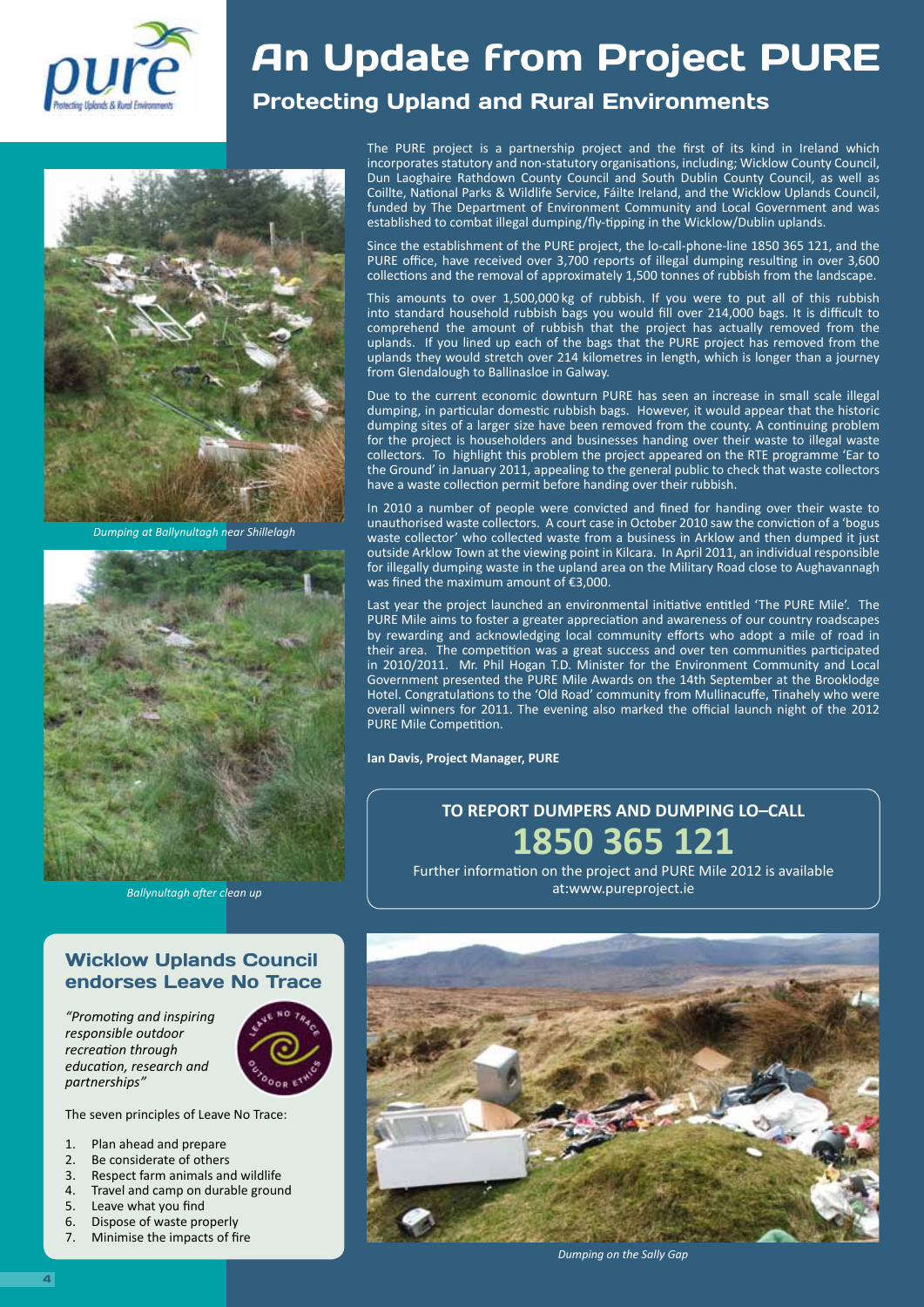### High Nature Value Farming in the Wicklow Uplands



*Vegetation Management Working Group at the Wicklow Gap*



Irish Uplands Forum are developing a proposal for a High Nature Value Farming Scheme which is hoped will support farming in the Wicklow Mountains. After two public meetings, a broadly based Working Group has been established. This group is now working on a proposal to apply for funding from the EU to develop this scheme. The idea grew after a group of farmers from Wicklow Uplands Council visited the Burren where farmers are paid to follow a locally developed programme aimed at preserving its famous flora, geology and archaeology. In contrast to REPS, the national agri-environmental scheme, the Burren scheme is specific to the Burren and was developed in close consultation with farmers.

Wicklow Uplands Council and the

*Sundew Drosera - the carnivorous plant*

Arising from this initial contact, representatives from the Burren came to Wicklow in March and addressed a very well attended public meeting in Glendalough. Dr Brendan Dunford, an ecologist, and Michael Davoren, a Burren farmer and representative of Burren IFA explained how the scheme came about through local research which was carried out by a partnership between the IFA, National Parks and Wildlife Service, Teagasc and funded by the EU. Without grazing animals, the famous Burren flora was getting overgrown by scrub. It was accepted by all agencies that farming was essential and that special support was needed.

There are similarities between the situation in the Burren and the Wicklow uplands. Both areas are important for biodiversity and farming is under economic pressure in each of these areas. Farming is also needed to retain the characteristic habitats of the uplands. Without grazing, the lower slopes of the Wicklow hills will become covered in tall heather impenetrable to walkers, vulnerable to massive fires and eventually be colonised by woodland.

In the Burren, farmers can now farm according to a farm specific conservation plan. The plan relates to regulating stocking, timing of grazing, scrub clearance and stone wall rebuilding. The current programme involves 117 farmers who receive an average of €5,500 per annum with the highest payment of circa €8,000. These payments are higher than those awarded under REPS. Farmers were involved in developing the 'Farming for Conservation Scheme' in the Burren. This involvement and that of committed ecologists and partner agencies convinced the government to allocate scarce resources to this scheme.

Upland vegetation management and the traditional practice of burning were the principal topics at a follow up meeting. Of particular interest was a table prepared by Dr Brendan O'Hanrahan of the Irish Uplands Forum which showed the apparently arbitrary dates on which burning is permitted in various countries. The limited time for burning in Ireland is considered unduly restrictive and unworkable by many upland farmers.

**Table 1.**

**Dates when burning is permitted in England, Wales, Scotland and Ireland (North and South).**

| <b>Country</b>   | <b>Types of Ground</b>  | <b>Season Starts</b> | <b>Season Ends</b> |
|------------------|-------------------------|----------------------|--------------------|
| Ireland          | All                     | 1 September          | 31 March           |
| Northern Ireland | All                     | 1 September          | 15 April           |
| Scotland         | Upland<br>(above 450m)  | 1 October            | 30 April           |
|                  | Lowland<br>(below 450m) | 1 October            | 15 April           |
| England          | Upland                  | 1 October            | 15 April           |
|                  | Lowland                 | 1 November           | 31 March           |
| Wales            | Upland                  | 1 October            | 31 March           |
|                  | Lowland                 | 1 November           | 15 March           |

Discussions at the public meetings covered many issues relating to farming and wildlife including the economics and prospects for upland sheep farming, best ways of managing heather for biodiversity and the history, role and regulation of burning. The working group formed after the public meetings and subsequently met onsite in July to look at various types of upland habitats on land within the Wicklow Mountains National Park and on privately owned land near Glenmalure. At this meeting farmers and ecologists offered opinions on the value of the land from their various perspectives.

The Working Group continues to work on developing a proposal to the EU to fund the necessary research. The final output will be presented at a public meeting later in the year. If you are interested in learning more about this project or getting involved please contact Cara Doyle at Wicklow Uplands Council.

**Mary Tubridy Irish Uplands Forum**

### Colin Murphy Retires – Thanks a Million Big Brother

The first time we met was in Ronnie Petrie's house beside Lough Dan. Colin registered as a deadly serious, rather severe and alarmingly efficient person. He had an unfamiliar northern accent, unusual for a Director appointment at the heart of the Wicklow Mountains. He was armed with a laptop computer, and really the only saving grace was that it was an Apple Mac. Ten+ years on, for me Colin is the closest thing to a local substitute for a big brother. I came to rely on his calm determination to keep the Council and myself on the rails, showing impeccable judgement, and encouraging me to pursue the creative notions which came up, usually from himself, for subjects like the bunkbarns and the grand idea for converting the vast stoneworkers sheds in Ballyknockan into a regional scale recreational park and granite museum. Interesting maybe that these examples single out two projects which never made it, and that is because the project successes are well known. Colin (almost) never allowed us to be petty or divisive in our relations with one another and was able to demonstrate, over a decade, that reason, compromise and consensus were the only way forward. His legacy to the organisation is a fierce belief that this is the ONLY way to run an organisation and the wry humour which accompanied Colin's advices carried a welcome flavour of northern determination. Colin knows, with enough on our plate, not to lose the friendship and good humour which are irreplaceable traits of the meetings. As is Colin, irreplaceable. We know he will be back in one guise or another, and we hope that his missions in Glencree will not keep him from looking over his shoulder at us. Thanks a million, big brother.

**Philip Geoghegan, Vice Chair, Wicklow Uplands Council**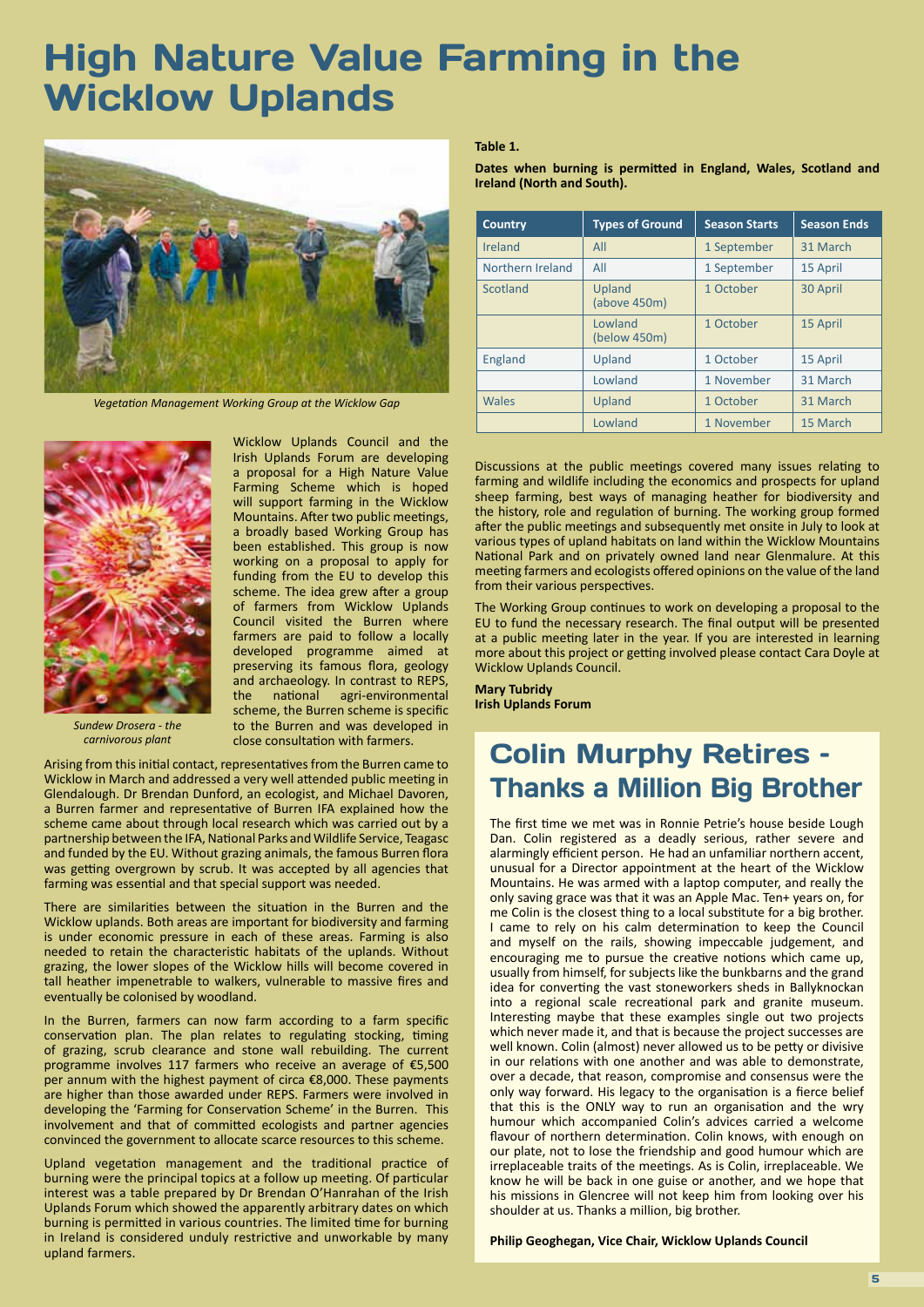# A Tradition of Milk Production in Wicklow

Farming in Wicklow is often perceived as sheep and some livestock farming. Less is known about the strong tradition of supplying milk for the Dublin market which has been ongoing in Wicklow for many years.

As a result of our proximity to Dublin, milk has been the main source of income on many small Wicklow hill farms. Before the time of modern transport or coordinated collections by our now efficiently run Plc's, milk was sent to the dairy via railroad. For years Wicklow had a train service that ran to Woodenbridge and Tinahely, Shillelagh in the east and Blessington and Baltinglass in the west covering Donard and Kiltegan. In those days, a dozen cows reared many a family.

Traditionally milk came from the less fertile land up long lanes, where combines could not reach. Communities such as Ballycoogue, Kiltegan, Tinahely and Baltinglass prospered around milk supply and still remain as strong milk producing areas.

Wicklow farmers have developed and grown their business steadily over the years. The average milk quota in Wicklow is over twice the national average and the suckler cow herd size is also twice the national average. Sheep numbers for the county have dropped but flock sizes have increased.

Milk from farms in the uplands of Wicklow is worth €30 million to the local economy. With a high output multiplier and low import content and with the income generated by farmers spent locally, growth in agriculture has an impressive knock on effect to the rest of the economy. Every €100 of agricultural output produces an additional €73 of output, creating a total of €21.9 million extra to the Wicklow economy in 2010.

Wicklow farmers have been proudly producing food in an environmentally sustainable way to the highest quality, safety and animal welfare standards and with the best traceability in the world. However, as a primary producer, we are not getting a fair cut in the food chain.



*Friesian cows grazing at Ballinaclash*

The ever increasing power of the retailer poses a serious challenge to our viability.

In light of the importance of carbon footprints, it is vital we support locally produced food whether it is milk, vegetables or meat. This food has been produced in a tradition of good practice handed down over generations.

With the event of Harvest 2020, the Irish farming and food industry continues to be a major driving force in our economy. Ireland's agrifood industry is the largest Irish-owned producer sector, accounting for over 60% of exports from Irish-owned manufacturing. This sector is the back-bone of the rural and wider economy, supporting 300,000 jobs nationally. Food Harvest 2020 has set targets for growth in the food industry, including farm-level output growth of €1.5 billion and export growth of €12 billion. Demand for food is projected to increase by 50% between now and 2030. Wicklow farmers are in a great position to continue to develop and run efficient businesses and to reap the benefits of this harvest.

**Stephen Arthur, Ballinaclash Dairy Farmer**

### Developing the Sheep Meat Sector in County Wicklow by Selling Lamb Directly to Consumers



County Wicklow Partnership commissioned a recent study on the feasibility of setting up a business to brand and sell Wicklow lamb. The purpose of the study was to look at the structure and profitability of

sheep meat production in Wicklow and to make recommendations as to how local sheep meat producers might develop a Wicklow lamb brand with the specific aim of improving the profitability of their farm enterprises.

The main recommendation resulting from the study is for farmers to increase margin by selling seasonal, free range natural Wicklow lamb over a six month year from July to January directly to consumers. A two pronged approach is recommended, initially selling via farmers markets and then selling on-line. This route is likely to bring the maximum sustainable return to group members over a long period of time, whilst offering benefits in terms of food quality, price, food miles and traceability to consumers. In the medium term the team suggests that the group gives consideration to selling the market retail operation to a killing butcher to allow it to focus on the on-line retail operation and farming, having established a brand name for Wicklow lamb.

Specific recommendations include:

- ▶ The Wicklow Hill Lamb group must clearly define their ability to supply, addressing issues including maximum and minimum supplies, weekly throughput and seasonality. It is suggested that the way to do this is to form a small tightly managed producer group to sell directly.
- ▶ Direct Sales Famers' Markets. A costs analysis was presented and breakeven is put at 16-20 lambs per week over three markets; Friday, Saturday and Sunday.
- Direct Sales on-line and telephone sales with a central collection point or delivery via courier. Several examples of both delivery forms exist around the country for meat products.
- Direct Sales to local food service/high-end restaurant trade.
- Distribution routes need to be agreed by the group.
- A brand name and Trade Mark should be developed and registered.
- A pilot supply chain and distribution project benchmarked against other similar projects needs to be undertaken.
- Develop a comprehensive database of suppliers and food businesses.
- Access to food market intelligence focusing in on the Lamb sector would be beneficial. Bord Bia is keen to help.

The team that worked on this study became highly motivated by it and are keen to develop the project further. They felt that an active, focussed group can deliver a highly profitable food business to an eager local consumer but to do so will require a lot of work on the part of all group members and supporters. The team sees the farm market operations of Leitrim Organic Farmers and the on-line meat retail operations of Whelan's butchers in Clonmel as excellent templates against which to benchmark.

#### **Jim Fitzsimons**

**Wicklow Cheviot Sheep Owners Association**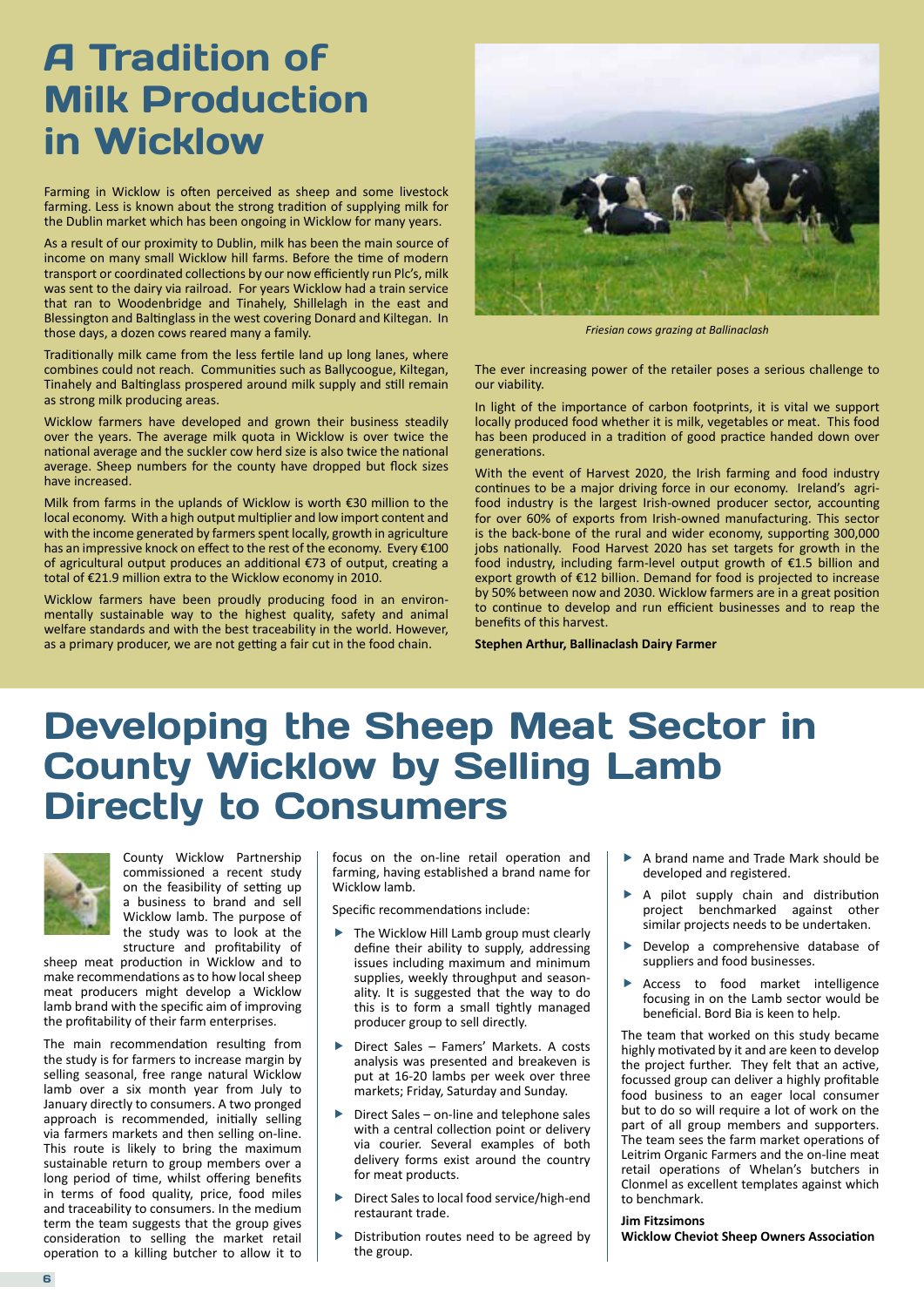# Wicklow Communities - Promoting Local Heritage

Over the past five years, Wicklow Uplands Council has worked with a number of local communities to develop a network of heritage interpretative panels in towns and villages throughout County Wicklow. This project relies on strong community participation and community groups are encouraged to take ownership of and actively develop their panel. To date, the project has received funding from County Wicklow Partnership (Leader), The Heritage Council and the Department for Environment, Heritage and Local Government through its Environmental Fund.

From 2007 to 2010, six panels were developed in Aughrim, Blessington,<br>Dunlavin, Laragh, Rathdrum and Rathdrum Roundwood. Three additional panels are currently being developed in co-operation with local communities in Kilmacanogue, Rathdangan and Newtownmountkennedy. The project has aimed for fair geographical spread across the county.

Each panel comprises a hand drawn watercolor painting of the town or village which is overlain with information on the history of the area, it's buildings and sites of historical and natural heritage interest. Activities of interest are also identified. The project encourages local communities to rediscover and appreciate their local heritage and to promote it to those visiting the area. More than ever, it is vital that we promote our rich and unique heritage effectively. Provision of information is just one way to improve the visitor experience and to develop Wicklow as a prime visitor destination.

Kilmacanogue Area Residents Association (KARA) is working on the Kilmacanogue panel. The panel draws on rich Christian history of the area with it's ancient church sites and on the times when the famous Jameson Family lived in Glencormac House.

Rathdangan Community Council is using the recently developed heritage trail book as a resource for the development of their panel. It features Killamoat Church with it's two stained glass windows by the world renowned artist Harry Clarke. The panel also draws on the dark history of the 1798 rebellion and on a golden era in GAA during the 1920s and 30s.

Newtownmountkennedy Tidy Towns is preparing a comprehensive history of the village. Among the main sites identified, are Mount Kennedy House & Demense, the Druid's Glen, the Battle of 1798, Newcastle Hospital and headquarters of Coillte.

Given ongoing availability of funding, Wicklow Uplands Council plans to continue to develop the project with three new interpretative panels. If your community would like to take part, please contact the Wicklow Uplands Council office to express your interest.

**Lenka Mulligan Project Co-ordinator, Wicklow Uplands Council**



*Aughrim Interpretative Panel*



*Rathdrum Interpretative Panel*

# Appreciating Wicklow's Villages



There are thirty plus villages scattered throughout county Wicklow, each one acting as a hub for the local and wider community, forming the focus around which most community activities occur. While there is a general awareness that that each village looks different, the significance of this and reasons behind it are largely overlooked in our day to day lives. A new publication from the Heritage Office of Wicklow County Council sets out to encourage us to look at this aspect of our heritage with new eyes by giving the historical background to how each village developed, and highlighting aspects of the architecture, landscaping, layout or natural setting that contribute to their attractiveness.

In Wicklow Villages – A Historic Guide, author Pat Dargan categorises Wicklow villages into three distinct categories according to historic origins. Included are; the Monastic settlements such as Donard, Delgany and Kilcoole which originated between the eight and ninth centuries; the planned Estate Villages such as Dunlavin, Tinahely, Shillelagh and Enniskerry in the seventeenth and eighteenth centuries; and the chapel villages in the nineteenth century (whereby the lifting of restrictions on the building of Roman catholic churches by the enactment of Catholic Emancipation in 1829 resulted in a number of new churches, many of which formed the nucleus around which settlements such as Roundwood and Aughrim developed). As well as giving the historical background, the publication highlights positive modern interventions such as local authority development, community landscaping, street furniture and village interpretation which all serve to define and enhance local character and distinctiveness.

The book is designed as 'food for thought' for many community based groups looking to improve their areas. With this in mind there is a reference section for further sources of information and importantly for other potential sources of funding. Included in this is the current LEADER programme operated by County Wicklow Partnership which has funds ear marked specifically for village improvements. The publication was produced by Wicklow County Council with support from the Heritage Council as an action of the County Wicklow Heritage Plan. Copies are available to purchase at county buildings and local outlets for €4.50 or can be ordered directly by forwarding €4.50+ €1.00 P&P to Heritage Office, Wicklow County Council, County Buildings, Wicklow Town. For credit card purchases please call 0404 20100.

**Deirdre Burns, Wicklow Heritage Officer**